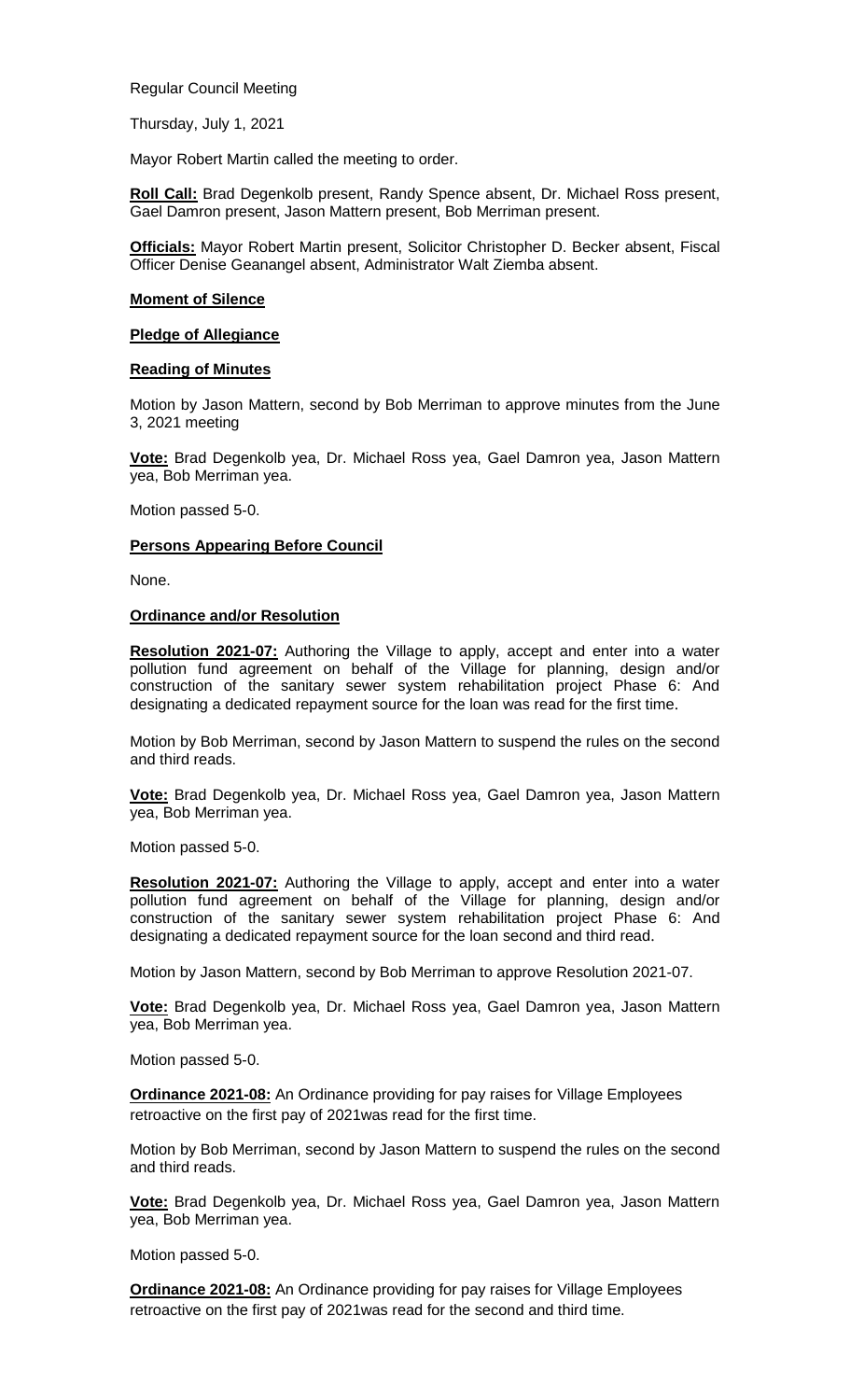Motion by Jason Mattern, second by Brad Degenkolb approve Ordinance 2021-08.

**Vote:** Brad Degenkolb yea, Dr. Michael Ross yea, Gael Damron yea, Jason Mattern yea, Bob Merriman yea.

Motion passed 5-0.

**Ordinance 2021-09:** An Ordinance Repealing Section 131.03 of the Codified Ordinance was read for the time.

**Ordinance 2021-10:** An Ordinance Amending Section 131.04 (a) of the Codified Ordinances was read for the first time.

**Ordinance 2021-11:** An Ordinances Amending Section 353.04 of the Codified Ordinance entitled "Two-Hour Parking" was read for the first time.

**Ordinance 2021-12:** Ordinance enacting a new Section 351.15 of the Codified Ordinance entitled "Parking of Boats, Campers, Recreational Vehicles, Storage Containers and trailers on public Streets Prohibited was read for the first time.

Jason Mattern discussed that those 4 Ordinances came from the Ordinance Committee Meeting there will be another one for Police Presence on Main Street after the Solicitor and Police Chief discuss this Ordinance at next Ordinance Meeting in August.

#### **Reports & Announcements**

Mayor Martin read the Magistrate and Police reports for the months of June.

Mayor Martin read a recognition letter from Lexipol Connect Program for the Wintersville Police Department for achieving Gold Level for consistently and effectively disseminating policies to officers.

Mayor Martin ask Chief Fowler to come forward and show council the award that was presented to the Police Department.

Mayor Martin Congratulated the Chief and the Police Department on a great job.

Chief Fowler present Patrolman Meya Potenzi who has completed her 6 month probationary period and ask Council to accept her as a full time officer.

Motion by Jason Mattern, second by Bob Merriman to approve Patrolman Potenzi as a full time Officer.

**Vote:** Brad Degenkolb yea, Dr. Michael Ross yea, Gael Damron yea, Jason Mattern yea, Bob Merriman yea.

Motion passed 5-0.

Mayor Martin read the Code Enforcement Officer reports for the Month of May.

#### **Administrator's Report**

Motion by Brad Degenkolb, second by Dr. Ross to accept Freshwater bid to replace the water department drop box door and not to exceed \$2,675.00.

**Vote:** Brad Degenkolb yea, Dr. Michael Ross yea, Gael Damron yea, Jason Mattern yea, Bob Merriman yea.

Motion passed 5-0.

Motion by Jason Mattern, second by Brad Degenkolb to accept and indemnification agreement with First National Bank.

**Vote:** Brad Degenkolb yea, Dr. Michael Ross yea, Gael Damron yea, Jason Mattern yea, Bob Merriman yea.

Motion passed 5-0.

Bob Merriman explained to Council about the USDA Grant Loan Application.